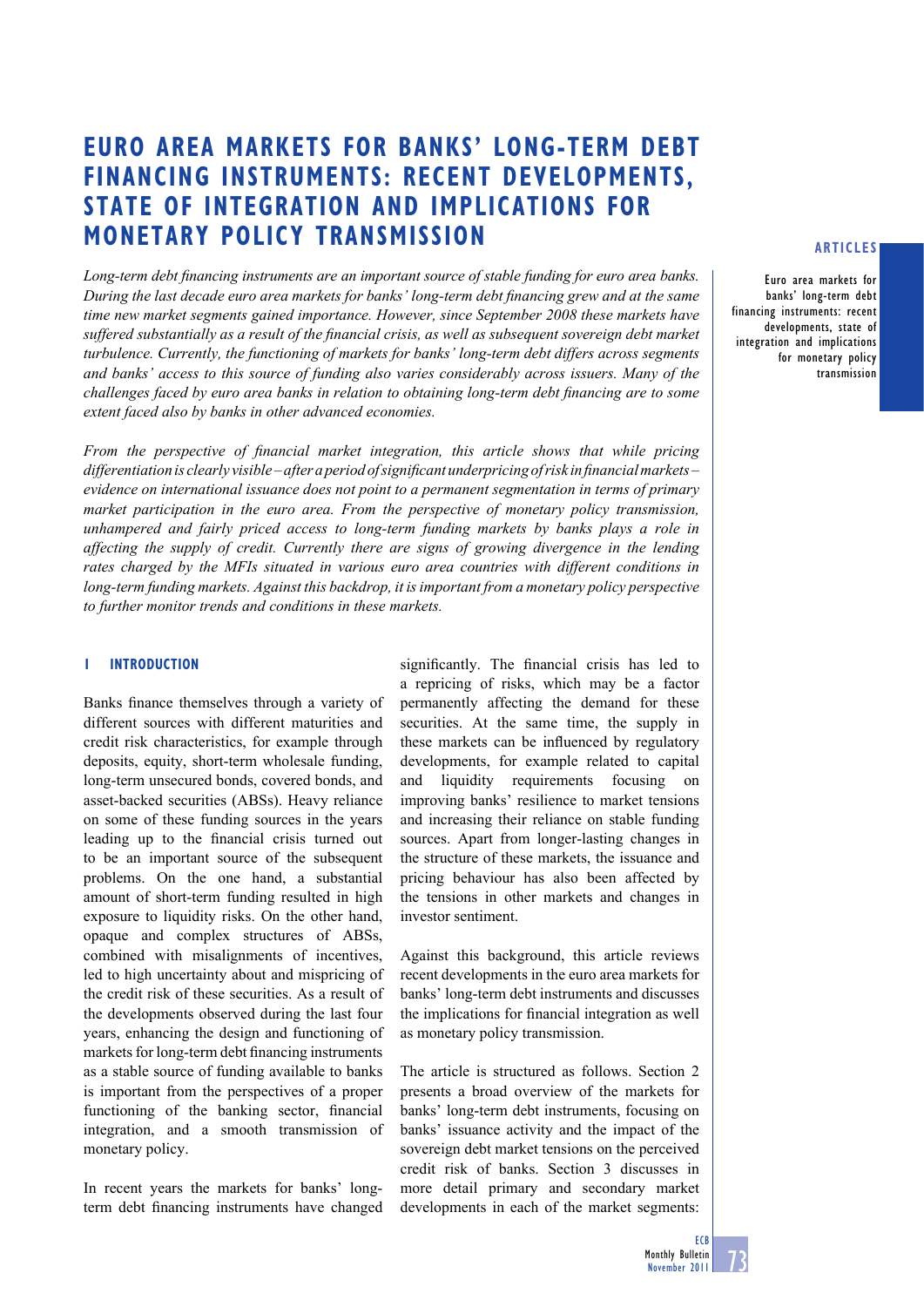unsecured bank bonds, covered bonds and ABSs. Section 4 focuses on the implications for market integration, as well as monetary policy transmission and regulatory policies. Section 5 concludes.

# **2 EURO AREA MARKETS FOR BANKS' LONG-TERM DEBT FINANCING INSTRUMENTS: A BROAD OVERVIEW**

Euro area banks' issuance of long-term debt instruments has undergone several dynamic changes during the last ten years. First, strong growth in issuance of unsecured bank bonds and securitised products was observed in the years leading up to the financial crisis (see Chart 1). For example, in the period from the first quarter of 2005 until the second quarter of 2007, banks' use of these funding sources more than doubled, compared with the levels observed during the period 2000-03. Furthermore, during the period

### **Chart 1 Banks' long-term debt financing instruments – issuance activity**



Sources: Dealogic DCM Analytics and ECB calculations. Notes: Retained deals are not included. Bank bonds include nonsubordinated unsecured bonds issued by financial corporations and classified as high-yield or investment-grade bonds or medium-term notes. Structured bank bonds are defined as bonds with cash flows linked to commodities, equities, derivatives, credit events, etc.

preceding the crisis, some large banks issued substantial amounts of bonds with payment structures linked to the price developments of other asset classes, especially equity or equity indices. In the third quarter of 2007 overall issuance dropped sharply by 50%, marking the beginning of a period when the levels of long-term market-based debt issued by banks became much more comparable to the issuance levels observed before the securitisation boom.

As market uncertainty related to funding and counterparty risks increased substantially following the bankruptcy of Lehman Brothers, various support schemes were put in place, under which banks were allowed to issue government-guaranteed debt securities. Consequently, in the first half of 2009 around 55% of all newly issued bank bonds were covered by government guarantees. Apart from the support measures introduced by individual governments, the ECB introduced the covered bond purchase programme (CBPP), announced on 7 May 2009 and active in the period from 2 July 2009 to 30 June 2010, which triggered a reactivation of the issuance of covered bonds in the euro area. $<sup>1</sup>$ </sup>

In more recent quarters turbulence in some euro area government bond markets has also been reflected in the markets for banks' long-term funding instruments. In some segments, banks may have increasingly sought to make use of periods of relatively tranquil market conditions to frontload future funding needs. Overall, the developments during the past four crisis years have been reflected in a highly volatile level of issuance.

Looking ahead, the overall issuance of long-term debt securities by euro area banks and their distribution across market segments will depend on the relative attractiveness of

1 For an analysis of the impact of the CBPP on the covered bond markets, see "Covered bond market developments and the covered bond purchase programme", *Monthly Bulletin*, ECB, August 2010, and Beirne, J., et al., "The impact of the Eurosystem's covered bond purchase programme on the primary and secondary markets", *Occasional Paper Series*, No 122, ECB, January 2011.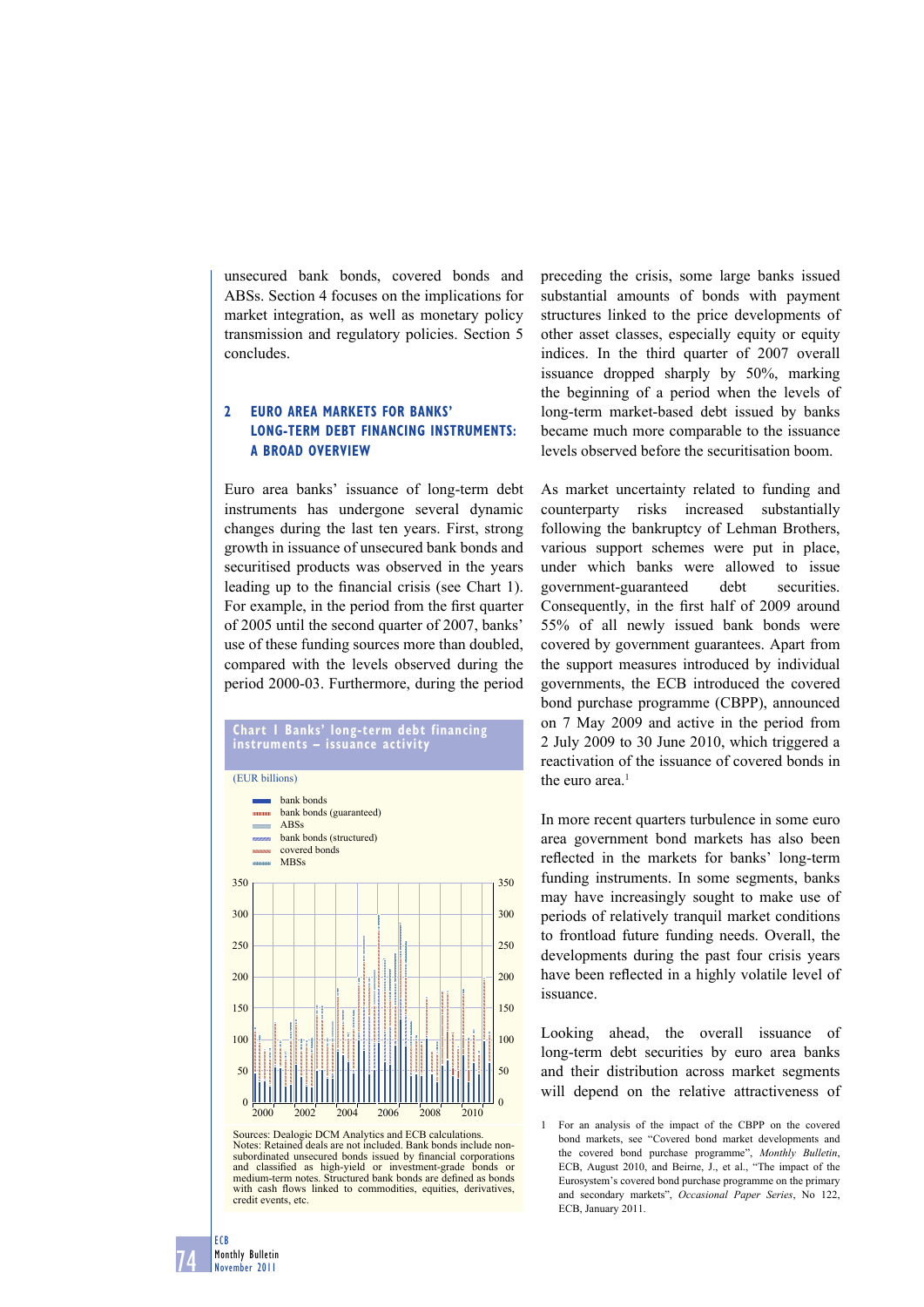

amounts, if they want to maintain a stable level of financing from this source. Turning to the overall costs of accessing the

Consequently, euro area banks will need to access the market for unsecured debt for higher

markets for long-term debt instruments for euro area banks, a key challenge currently faced by some of them are the spillovers between sovereign bond markets and bank funding markets. There are several channels through which sovereign and bank debt markets may be closely correlated. For example, large holdings of sovereign debt by domestic banks may imply a higher credit risk of bank debt securities, when sovereign debt securities held by the banks become more risky. Another channel could be related to the bank exposure to the credit risk of domestic households and corporations. When sovereign risk increases and a significant tightening of government expenditures is needed, the income of some households and corporations may be negatively influenced in the short term, either directly or through an adverse short-term impact on economic growth. Furthermore, banks' access to long-term debt funding markets may be impaired in case of sovereign debt problems due to an adverse reaction and weak sentiment of portfolio investors, who might withdraw their funds from the whole region.2 Keeping these channels in mind, a comparison of CDS premia of euro area banks shows a large dispersion across issuers, across countries and within some of them, also as compared with banks in the United States and United Kingdom (see Chart 3). Overall, this differentiated market assessment of the credit risk of euro area banks has spread to all segments for long-term debt financing, leading to large discrepancies in euro area banks' funding costs and, in some cases, in their ability to access certain market segments.

2 For a further analysis of the possible channels, see, for example, Committee on the Global Financial System, "The impact of sovereign credit risk on bank funding conditions", *CGFS Papers,* No 43, July 2011.

## **ARTICLES**

Euro area markets for banks' long-term debt financing instruments: recent developments, state of integration and implications for monetary policy transmission

Sources: Dealogic DCM Analytics and ECB calculations.<br>Notes: Retained deals are not included. Bank bonds are defined as in Chart 1 (including guaranteed and structured bonds).

these markets, as compared with alternative funding sources. Furthermore, changes in the overall size of banks' balance sheets may affect long-term debt issuance activity. Regulatory developments will also likely play an important role (see the box in Section 4). Beyond these factors, banks' future issuance will be influenced by the maturity structure of current outstanding instruments. As apparent in Chart 2, in 2012 the amount of bank bonds maturing will reach almost €350 billion, more than 20% higher than for 2011. This increase is mainly driven by the expiration of a relatively large amount of bonds with an initial time to maturity of three to four years, of which more than 60% are government-guaranteed. For covered bonds, the maturity profile is more stable and the amount of bonds maturing will decrease by around 9% in 2012 compared with 2011. Hence, in recent years, bank bonds were issued with a shorter time to maturity than covered bonds.

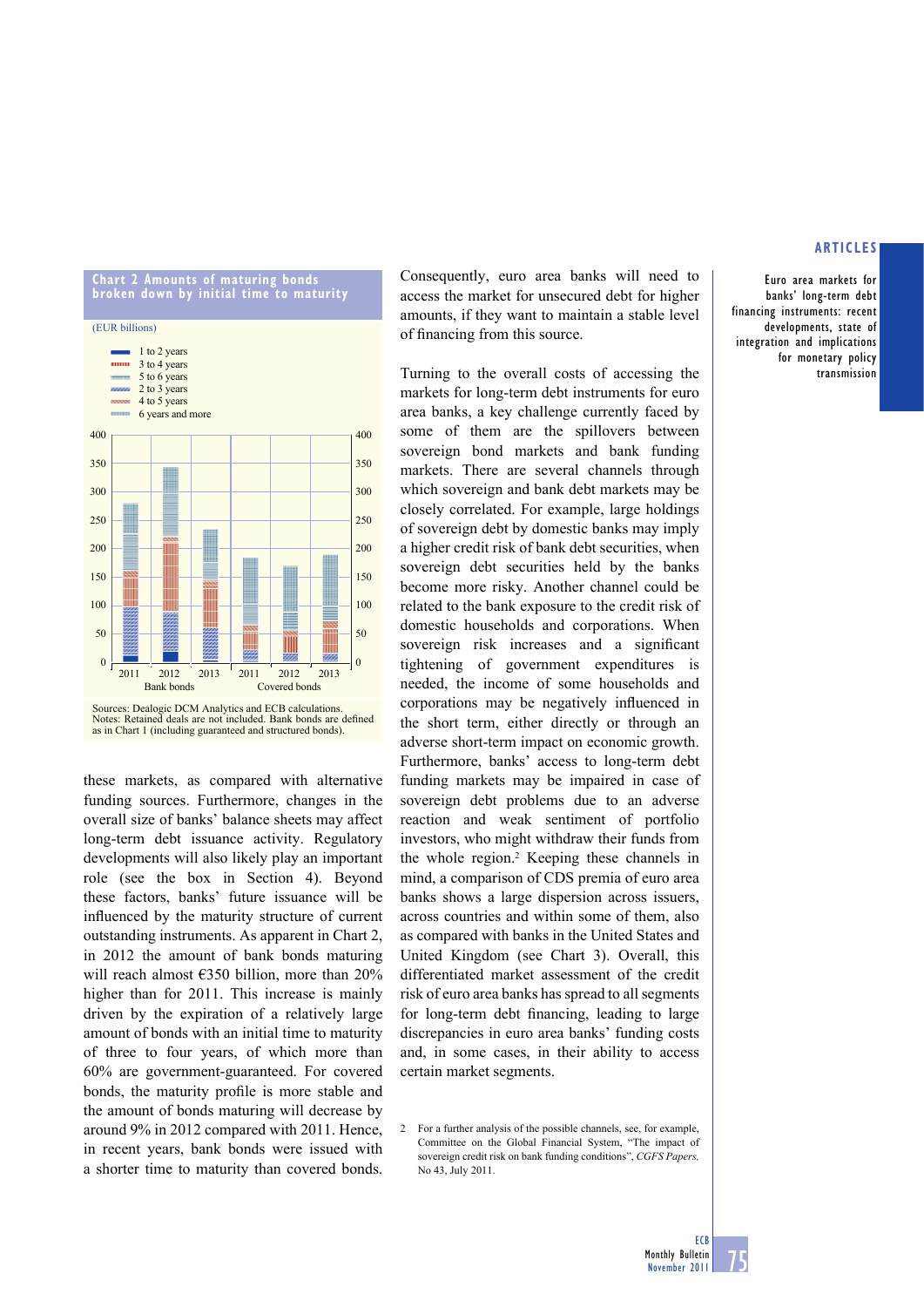

Notes: CDS premia are on five-year senior unsecured debt. Only euro area countries for which CDS premia of at least three banks are available are shown separately. Greek sovereign CDS premia stood at 5,849 basis points on 23 September 2011 (not included in the chart).

# **3 RECENT DEVELOPMENTS IN DIFFERENT MARKET SEGMENTS**

The segments of euro area markets for banks' long-term debt financing instruments, although all significantly affected by the crisis, differ substantially with respect to the current market functioning. This section reviews primary and secondary market developments in the major segments of euro area markets for banks' long-term debt: unsecured bonds, covered bonds and ABSs.

# **3.1 UNSECURED BONDS**

Funding conditions of euro area banks, as reflected in corporate bond spreads of financial institutions vis-à-vis AAA-rated government bonds, have changed dramatically during the crisis years (see Chart 4). Not only has the overall level of spreads become much more volatile and fluctuated widely, but also the differentiation between issuers from different rating classes has increased markedly. During

### **Chart 4 Corporate bond spreads of financial institutions in the euro area**



Notes: Secured and unsecured bonds of maturities of over one year are included in the indices. The benchmark is the EMU AAA government bond index. All indices are calculated by Merrill Lynch.

late 2008 and early 2009, the access to long-term debt financing, especially for lower-rated banks, became increasingly difficult and in some cases even impossible. Since then, the spreads have declined markedly, although recently spreads have increased somewhat again, especially for lower-rated classes.

Turning to the primary market for issuance of unsecured debt instruments, Charts 5 and 6 show the spreads against swaps at issuance of selected<sup>3</sup> unsecured bonds in the period 2003-11 according to ratings and the issuing banks' nationality of operations. Chart 6 also distinguishes the bonds covered by government guarantees. Before the crisis, issuers from all rating classes and euro area countries were able to get funding at levels very close to the swap rate (even below for some AAA-rated issuers). Also, before the crisis the differentiation between rating classes was relatively small, similar to the secondary market spreads. During

3 See the notes to Charts 5 and 6 for the selection criteria.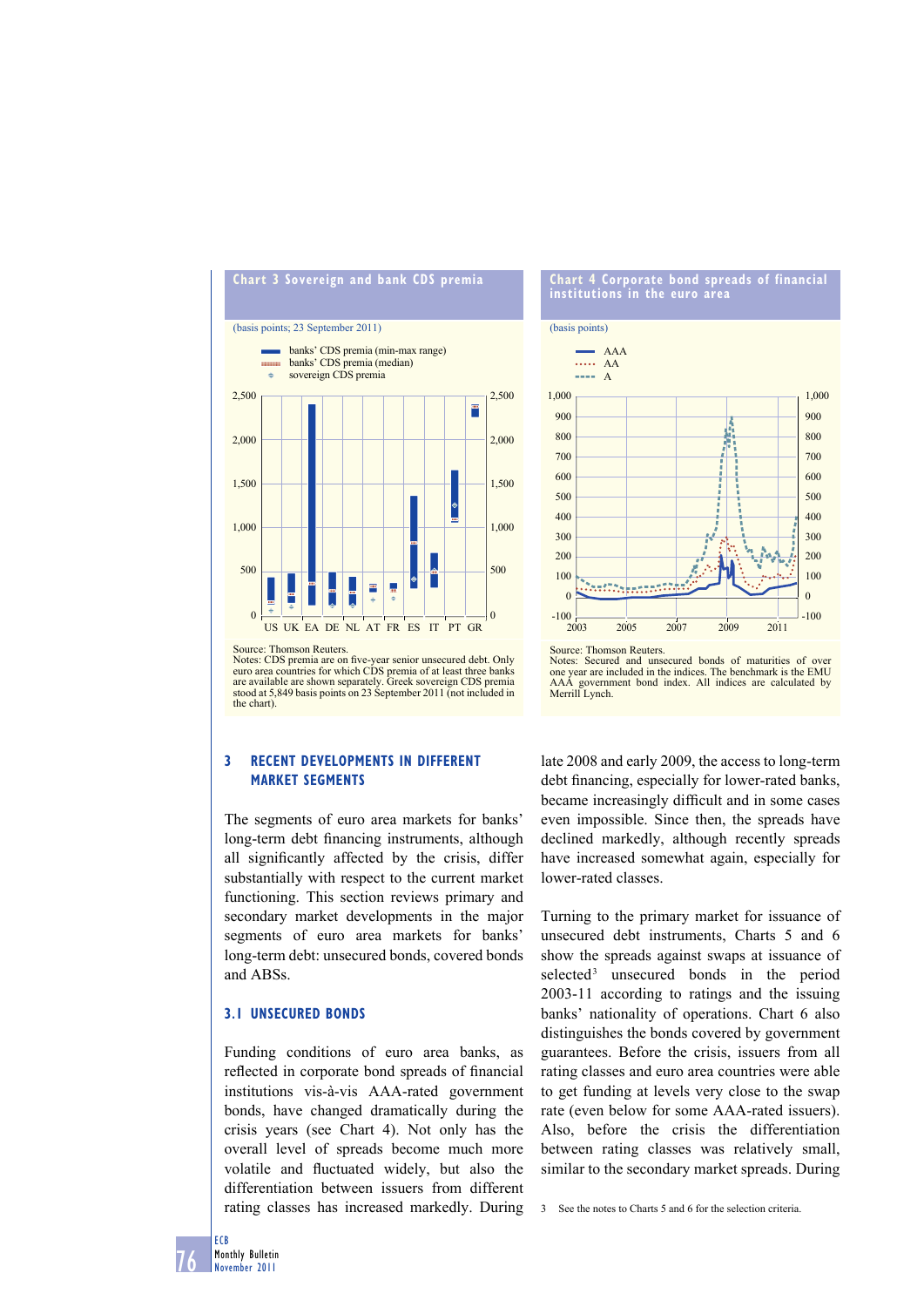



Sources: Bloomberg, Dealogic DCM Analytics and ECB calculations. Notes: Spreads are calculated as z-spreads vis-à-vis the swap

curve. Data are based on the nationality of operations of the issuer and are therefore on an unconsolidated basis. The chart includes senior unsecured fi xed rate investment-grade bullet bonds and medium-term notes with a time to maturity at issuance between one and ten years. Only euro-denominated issuances with a face value of at least €100 million are included.

#### **Chart 6 Bank bond spreads at issuance by country group and government guarantee**







Notes: Spreads are calculated as z-spreads vis-à-vis the swap curve. Data are based on the nationality of operations of the issuer and are therefore on an unconsolidated basis. The chart includes senior unsecured fixed rate investment-grade bullet bonds and medium-term notes with a time to maturity at issuance between one and ten years. Only euro-denominated issuances with a face value of at least €100 million are included.

the crisis, in parallel to the developments in the secondary market, spreads at issuance increased. However, these increases were much more contained than for the secondary markets, probably reflecting that some issuers simply refrained from accessing the market during this period. It is also clearly visible how the issuance of government-guaranteed bonds allowed banks to obtain funding at relatively low spreads, although the differentiation based on the guarantor's nationality was already visible at this point in time.4 During 2010 and 2011 the range of spreads at which euro area banks issued long-term bonds was actually almost as high as during 2009. However, the large discrimination between different issuers in the latest episode of the crisis has mainly been driven by the issuer's nationality rather than by the instrument's credit quality, as measured by ratings.

# **3.2 COVERED BONDS**

400 450 During the last ten years, covered bonds have developed from being a funding source for mortgages and public infrastructure projects in certain euro area countries to become an important source of long-term funding for banks in many euro area countries. Regional and issuer participation increased and currently between 40 and 50 issuers from euro area countries are active in this market each quarter (see Chart 7). In the months following the bankruptcy of Lehman Brothers, when very low issuance activity was observed in this market, the ECB decided to implement the covered bond purchase programme (CBPP), which resulted in enhancing banks' access to this source of funding.5 Participation in the market by both

## **ARTICLES**

Euro area markets for banks' long-term debt financing instruments: recent developments, state of integration and implications for monetary policy transmission

<sup>4</sup> For an analysis of the pricing determinants of governmentguaranteed bank bonds in the recent financial crisis, see Levy, A. and Zaghini, A., "The pricing of government-guaranteed bank bonds", *Temi di Discussione*, No 753, Banca d'Italia, March 2010.

<sup>5</sup> See Beirne, J., et al., "The impact of the Eurosystem's covered bond purchase programme on the primary and secondary markets", *Occasional Paper Series*, No 122, ECB, January 2011.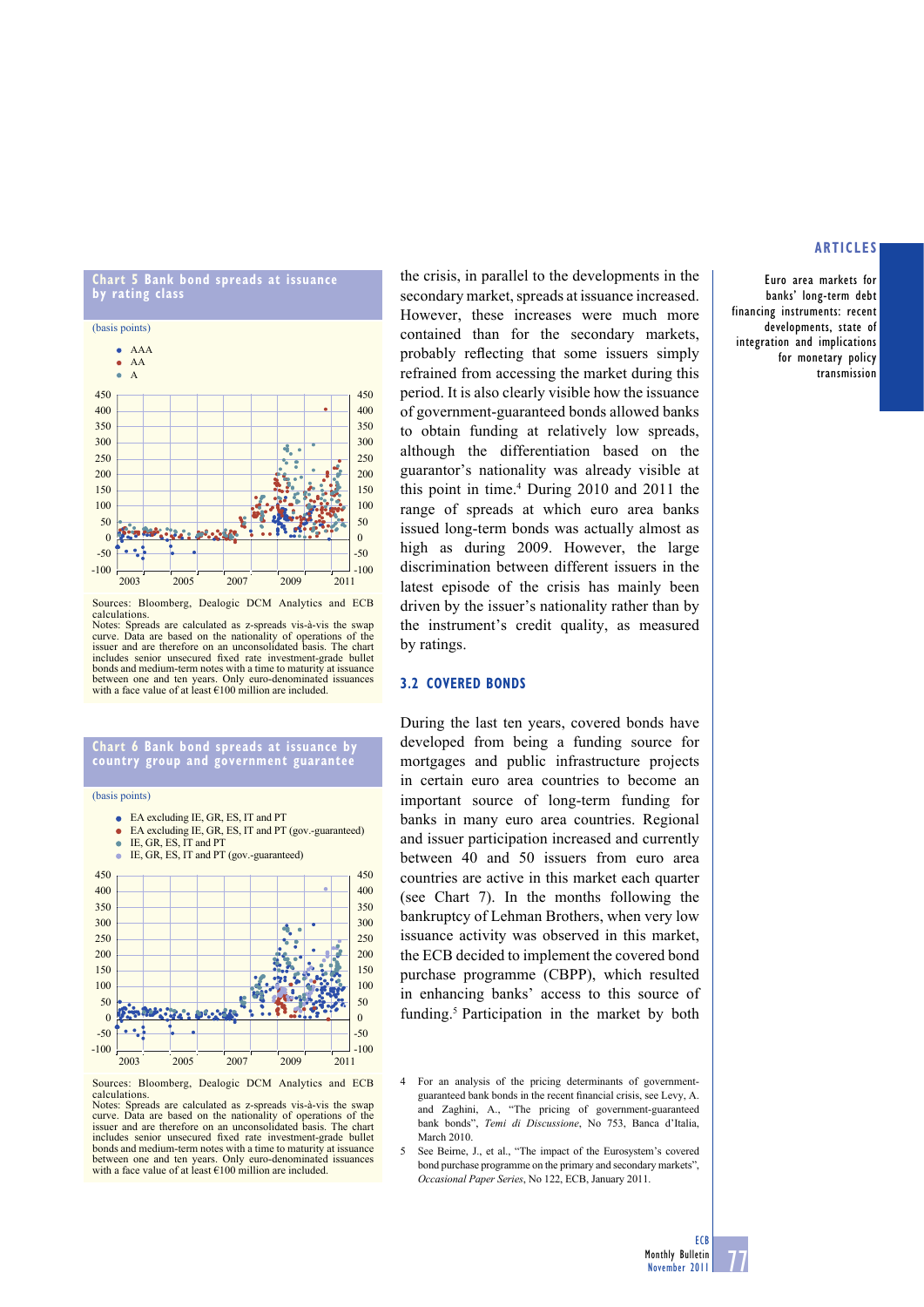

Sources: Dealogic DCM Analytics and ECB calculations. Notes: Issuer nationality is determined by the nationality of the parent company. Retained deals are not included. The quarterly numbers of different issuers are for parent companies and are therefore on a consolidated level.



More recently, in the first quarter of 2011, as overall market conditions were better, although investor uncertainty about future developments still prevailed, issuance of covered bonds reached record highs with quarterly activity exceeding €95 billion. The issuance was broadly distributed across countries, for example with significant amounts from Italy







Sources: Dealogic DCM Analytics and ECB calculations. Notes: Spreads are calculated as z-spreads vis-à-vis the swap curve. Retained deals are not included. Data are based on the nationality of operations of the issuer. Only fixed rate euro-denominated bonds with a time to maturity at issuance between 1.5 and 20 years and a face value of at least  $\epsilon$ 500 million are included.

Note: Five-year par yields calculated from estimated covered bond curves.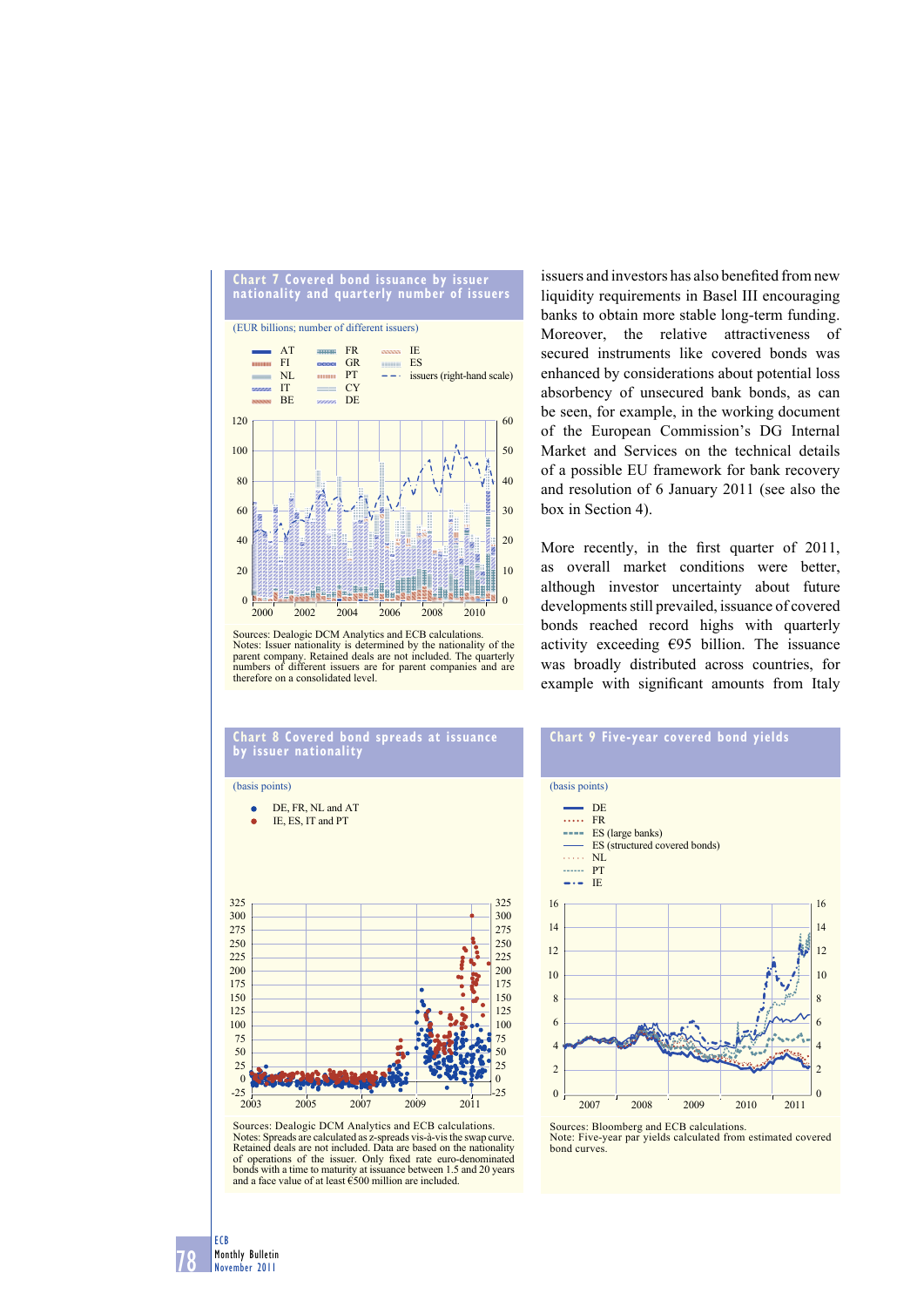### **ARTICLES**

Euro area markets for banks' long-term debt financing instruments: recent developments, state of integration and implications for monetary policy transmission



**Chart 10 German covered bond yield curves** 



and Spain, and included larger deal sizes and to some extent longer maturities. However, some of this high primary market activity may partly reflect frontloading of future funding needs as uncertainty remained elevated. In the second quarter of 2011 issuance was more than halved compared with the first quarter. Apart from the renewed tensions in sovereign debt markets, primary market activity in the second quarter usually tends to be weaker. Still, primary market activity is influenced by high volatility in secondary market prices, and market participants currently tend to wait for less volatile periods and frontload their issuance needs.

With respect to the market pricing, the cost structure at which banks were able to access the covered bond market to obtain long-term funding was substantially reshaped by the crisis. During 2008 primary and secondary market spreads increased and large issuances came to a halt after the bankruptcy of Lehman Brothers. After the reactivation of the market by the ECB's CBPP in 2009, covered bond market prices were increasingly influenced by the sovereign debt



**Chart 11 French covered bond yield curves** 

Notes: For both years, the first Monday of the second half of the year (in July) is chosen. Estimated par yield curves (solid lines) and observed yields to maturity (points) are presented.

crisis during 2010 and 2011 (see Charts 8 and 9). For some countries, secondary market yields strongly increased, indicating that primary market access was possible only at very high costs. Moreover, price differentiation on primary and secondary markets was observed not only across the groups of issuers from different countries, but also across individual issuers within each country, even in the case of countries less affected by the sovereign debt crisis like France and Germany (see Charts 10 and 11). In a historical comparison, such increased price differentiation in this market is a new phenomenon and might reflect higher investor awareness of credit risk and more rigorous pricing, as compared with the period of underpricing of risk observed before the financial crisis, when risk premia were exceptionally low.

# **3.3 ASSET-BACKED SECURITIES AND MORTGAGE-BACKED SECURITIES**

After several years of increasing issuance levels, activity in the euro area ABS market came to a halt at the start of the turmoil in August 2007.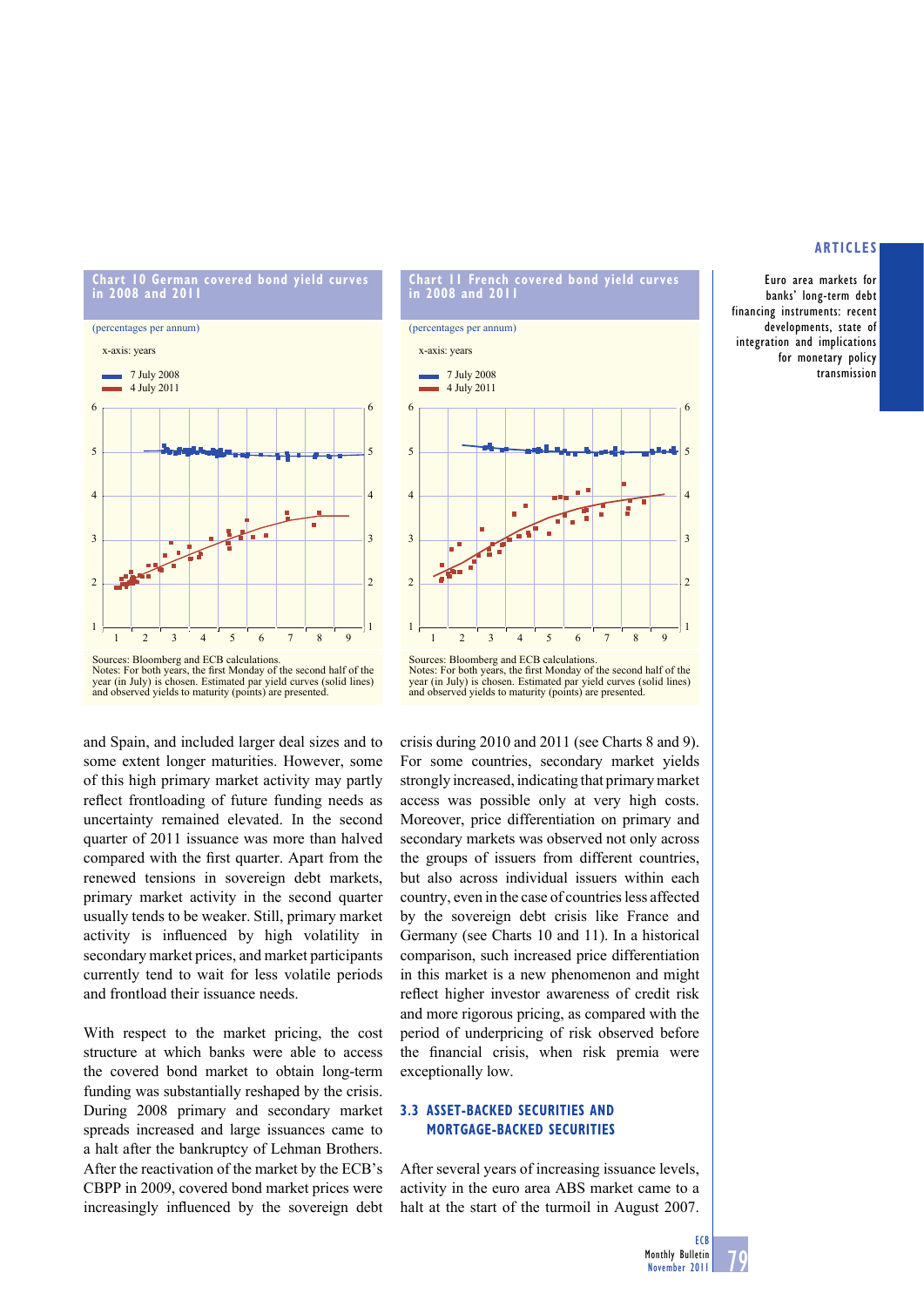It did not take long, however, before originators began to retain their newly issued privately and publicly placed deals in order to create liquidity buffers and to use these assets as collateral with central banks (mainly Eurosystem central banks). As a result, securitisation activity increased substantially, in particular for publicly placed retained deals. In fact, issuance reached record levels in the last quarter of 2008 when banks cleaned up their balance sheets before the year-end. However, very few newly issued deals were bought by end-investors (see Charts 12 and 13).

According to market information, euro area issuance totalled €350 billion in 2009. It decreased to  $\epsilon$ 269 billion in 2010 (with €137 billion from the Netherlands,  $€57$  billion from Spain and  $E21$  billion from Belgium), of which  $\epsilon$ 37 billion was placed with end-investors. The lower amount in 2010 may reflect that: (i) the ability to securitise banks' balance sheets had been exhausted; (ii) regulatory uncertainty was continuing; and (iii) tighter Eurosystem collateral rules for ABSs made issuance of

covered bonds more attractive from a collateral efficiency point of view.

The lower activity continued during the first half of 2011. Up until August, about €138 billion had been issued in the euro area during 2011,  $€18$  billion of which had been placed with end-investors. This corresponds to a share of about 13%, which is in line with that for 2010. Seven countries were active in this period (2010 and 2011 year to date), and issuers with underlying assets domiciled in the Netherlands and Germany accounted for about 75% of the distributed deals. Although the amount of non-retained deals is far from satisfactory, the trajectory is positive with signs of moderate recovery, in particular for the prime residential mortgage-backed securitisation (RMBS) markets in the Netherlands and Belgium and the auto ABS market in Germany.

At the same time, ABSs started to be used frequently as a collateral asset type in Eurosystem credit operations (see Chart 14). Indeed, when the wholesale ABS market closed



### **Chart 13 Retained versus non-retained ABS issuance in the euro area**

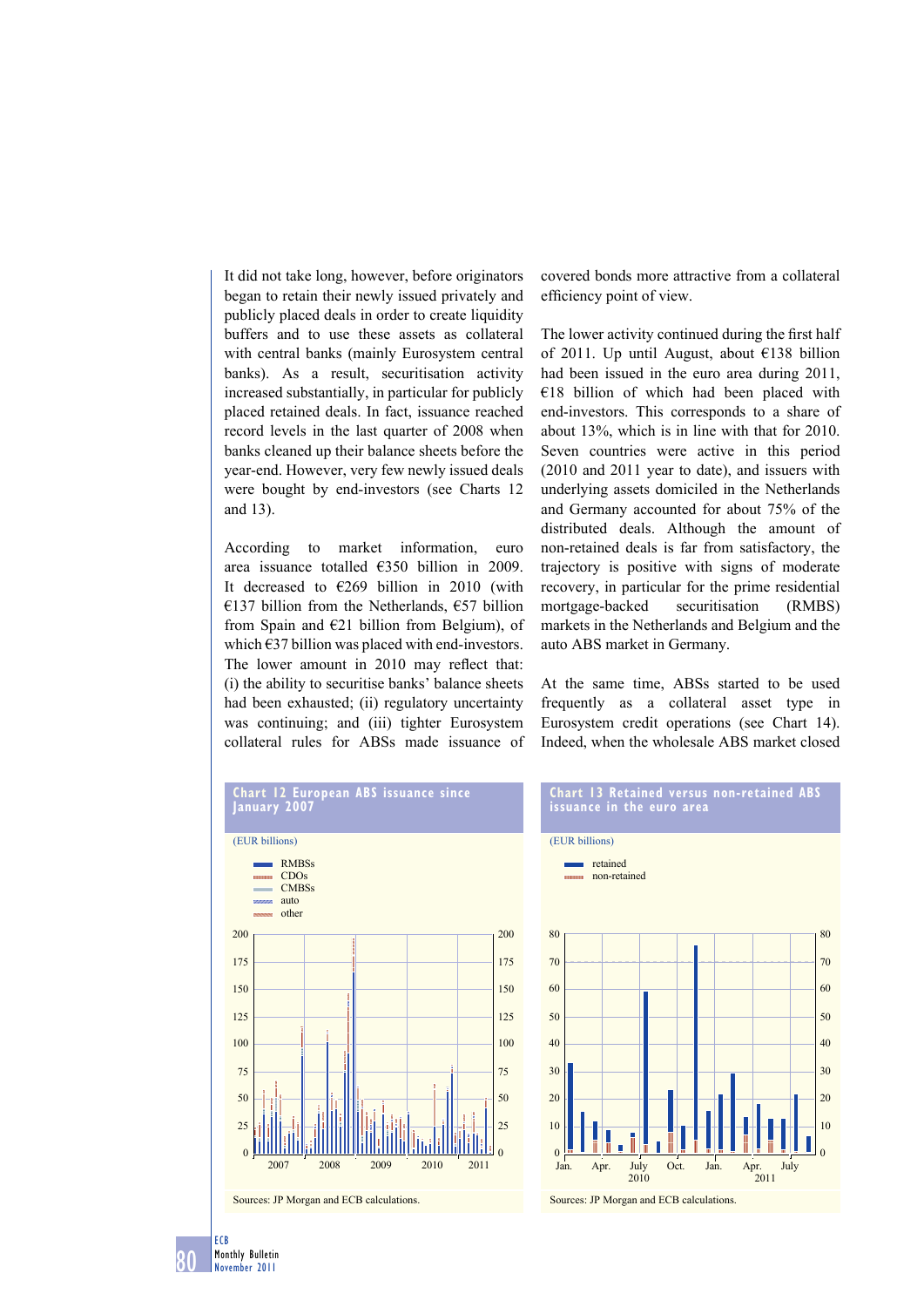in 2007 and 2008, the amount of ABSs used as collateral with the Eurosystem increased substantially and went from around €100 billion in 2006 to nearly  $\epsilon$ 500 billion at the beginning of 2010. The amount in 2010 corresponds to a share of around 25% of total collateral put forward. Thus, over time, the former originateto-distribute securitisation model has changed into originate-to-retain and originate-to-repo models, and securitisation has been used by banks as a backstop facility (via central banks) rather than a funding instrument (in the market).

Several factors explain this behaviour in the ABS market. First, rating downgrades, backed by revised rating agency criteria, and negative credit trends contributed to the negative sentiment towards this market. Second, special investment vehicles (SIVs) and conduits were a large investor group. These quasi-investors were significantly less active during the crisis. Third, as the turmoil continued, investors concentrated

more on their current asset portfolio rather than purchasing newly issued assets from the primary market. Finally, ongoing credit risk concerns, price volatility and headline risks fuelled concerns regarding ABS products. This increased risk aversion has been reflected in higher spreads in the secondary market (see Chart 15). Some of the secondary spreads on specific asset classes reached elevated levels during 2009 before gradually tightening. Amid the sovereign debt crisis and higher risk aversion, spreads started to widen again in mid-2011.

Reflecting continued risk aversion, demand focused on prime collateral that exhibited low risks and good performance and came mainly from countries with low sovereign credit risk. Only plain-vanilla structures with significant credit enhancement from originators with repeated issuances and a good reputation could be placed in the market.

## **ARTICLES**

Euro area markets for banks' long-term debt financing instruments: recent developments, state of integration and implications for monetary policy transmission



# **Chart 15 Secondary market spreads vis-à-vis EURIBOR** (basis points)



Sources: JP Morgan and ECB calculations. Note: ES SME CLOs stands for collateralised loan obligations to Spanish small and medium-sized enterprises.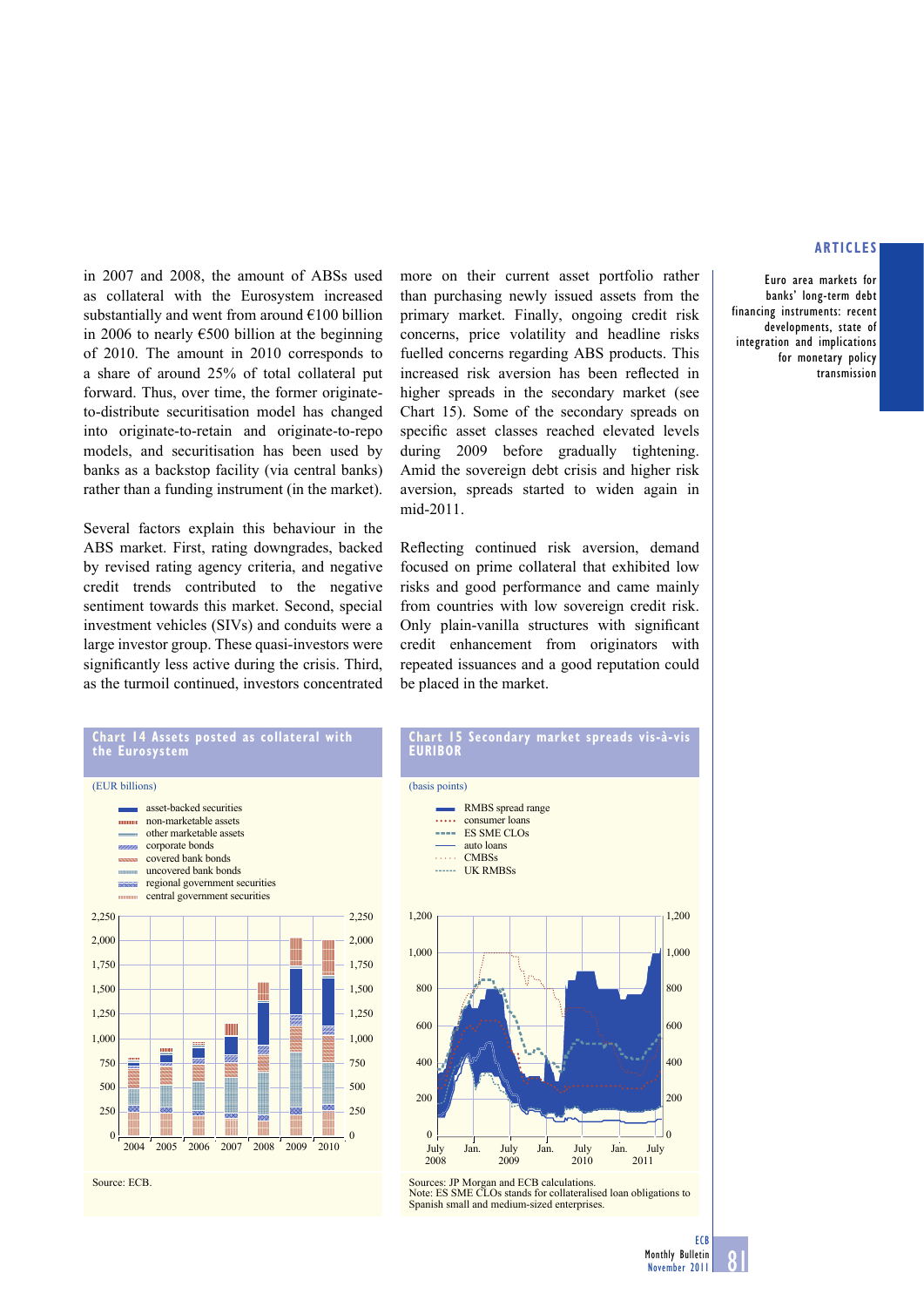Overall, the relatively slow re-start of the ABS markets could be related to many problems in certain jurisdictions (e.g. weak fundamentals like negative GDP growth, weak fiscal conditions, an uncertain macroeconomic situation, rising unemployment, austerity measures), as well as to the generally prevailing uncertainty and risk aversion. With respect to the future potential of the ABS markets, anecdotal evidence from market participants' commentaries suggests that there is a certain degree of uncertainty as regards the final outcome of EU regulations, including CRD IV and Solvency II. This regulatory uncertainty makes both issuers and investors unsure about the future market environment. Some commentators even say that without a holistic view, the recent regulatory incentives may in fact create an obstacle to the market's recovery.

Securitised deals are almost by nature unique assets, based on domestic securitisation laws. Some common features between assets are present but the asset class and the market segment need more standardisation and harmonisation before such assets can contribute to an enhanced financial integration in the euro area. The shrinking investor base since the start of the turmoil has not improved the situation from an integration perspective. The increasing amount of retained issuance since the outbreak of the turmoil also points to the fact that newly issued deals in the primary market are not sold across domestic borders. Whilst public information on sellers and buyers of ABSs as well as data on ABS holdings are scarce and incomplete, anecdotal evidence from market participants points to a geographically biased market.<sup>6</sup>

In this respect, and to increase transparency and standardisation in the area of ABSs, the Governing Council of the ECB decided in December 2010 to introduce progressively a requirement in its collateral framework for ABS originators to provide loan-level data on the assets underlying such instruments, based on an agreed set of templates, should these assets be used as collateral in credit operations with the Eurosystem. This initiative is an attempt to standardise the ABS market in Europe, which

will also make a lot more information available to market participants and may thus contribute to the completeness of the European financial system, enhance funding possibilities beyond national borders and foster integration through the improved comparability of instruments across countries.

# **4 IMPLICATIONS FOR MARKET INTEGRATION, MONETARY POLICY TRANSMISSION AND REGULATORY POLICIES**

### **4.1 STATE OF MARKET INTEGRATION**

Sound market functioning and financial integration foster a smooth and balanced transmission of monetary policy in the euro area. In particular, given the role of banks in the transmission mechanism, the state of integration of bank funding markets is of high importance. The integration of these markets in the euro area does not necessarily imply a unification of primary and secondary market prices across issuers. Since various banks have different credit quality, the pricing of the respective risk premia is warranted. Financial integration is only hampered when, beyond the banks' individual credit risk as perceived by investors, issuers experience problems or additional costs in accessing the market for long-term debt financing due to their country of origin. Although such hampered market access or additional costs may be difficult to exactly identify, some price-based and volumebased indicators can be quite informative.

The overview of primary and secondary market prices presented in the previous sections shows that during the financial crisis prices diverged in various segments of banks' long-term funding markets. As a result, access to these markets became more expensive for some issuers. First of all, some of this divergence clearly reflects a better risk assessment and pricing, not related to the issuers' country of origin – as presented by the price differentiation even across individual

<sup>6</sup> See "European Securities Products Weekly", Barclays Capital, 23 May 2011.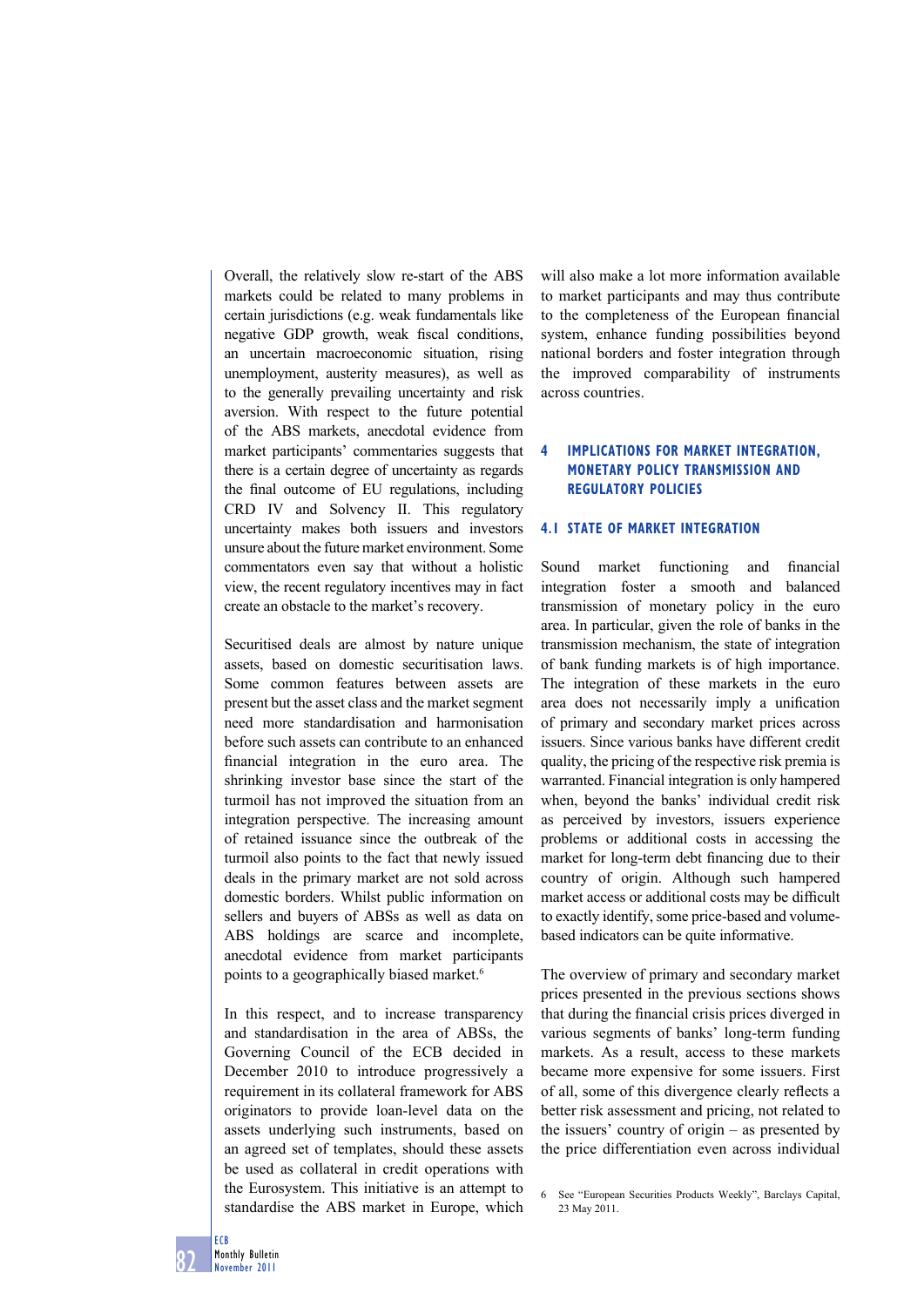issuers from the same AAA-rated countries (see the price dispersion in Charts 10 and 11). However, currently there are also signs of country-dependent price differentiation on the banks' long-term debt primary market, which started with the sovereign debt crisis. As presented in Charts 5 and 6, during 2009, banks' costs of accessing the primary bond market for long-term debt depended on the rating class. Also, bonds with government guarantees were cheaper to issue, with small differences due to the origin of the guaranteed bond. In 2011 the costs of issuing in the primary market have depended clearly on the country of origin, rather than on the rating. In addition, the differences in the costs of guaranteed bonds have increased across countries. This evidence, although clearly suggesting a somewhat more hampered access to long-term debt financing for banks originating from the countries strongly affected by the sovereign debt crisis, may be to some extent a result of investors' perception that the credit quality of banks is dependent on the strength of the sovereign, instead of a pure signal of less integration in this market (see also Section 2). Furthermore, the fact that the issuer's nationality

is currently more important for the pricing than ratings may also partially reflect that investors' views are not fully aligned with the assessment of credit rating agencies.

From the perspective of financial integration, the access to the whole euro area market for all issuers is important. Beyond the risk pricing dimension, indicators of quantities issued on the international market are thus very informative. Along these lines, Charts 16 and 17 show the percentage of bonds issued internationally, i.e. bonds sold to investors in at least one other country besides the issuer's home country.7 Until mid-2007 this indicator had generally pointed towards a high international issuance of both unsecured and covered bank bonds. In fact, almost all bonds issued by countries which are today strongly affected by the sovereign crisis were issued internationally. Comparing issuance volumes in 2006 and 2008 (i.e. the last full year before the crisis and the first full crisis year), the overall issuance in euro area countries of

# **Chart 16 Share of bank bonds issued internationally**



Sources: Dealogic DCM Analytics and ECB calculations. Notes: Issuer nationality is determined by the nationality of the parent company or, if the bond is guaranteed, by the nationality of the guarantor. Retained deals and structured bonds are not included (see also the notes to Charts 1 and 2).

### **Chart 17 Share of covered bonds issued internationally**



Sources: Dealogic DCM Analytics and ECB calculations. Notes: Issuer nationality is determined by the nationality of the parent company. Retained deals are not included.

#### **ARTICLES**

Euro area markets for banks' long-term debt financing instruments: recent developments, state of integration and implications for monetary policy transmission

<sup>7</sup> A caveat of this measure is that it only indicates whether any part of a bond issue was sold to at least one non-domestic investor.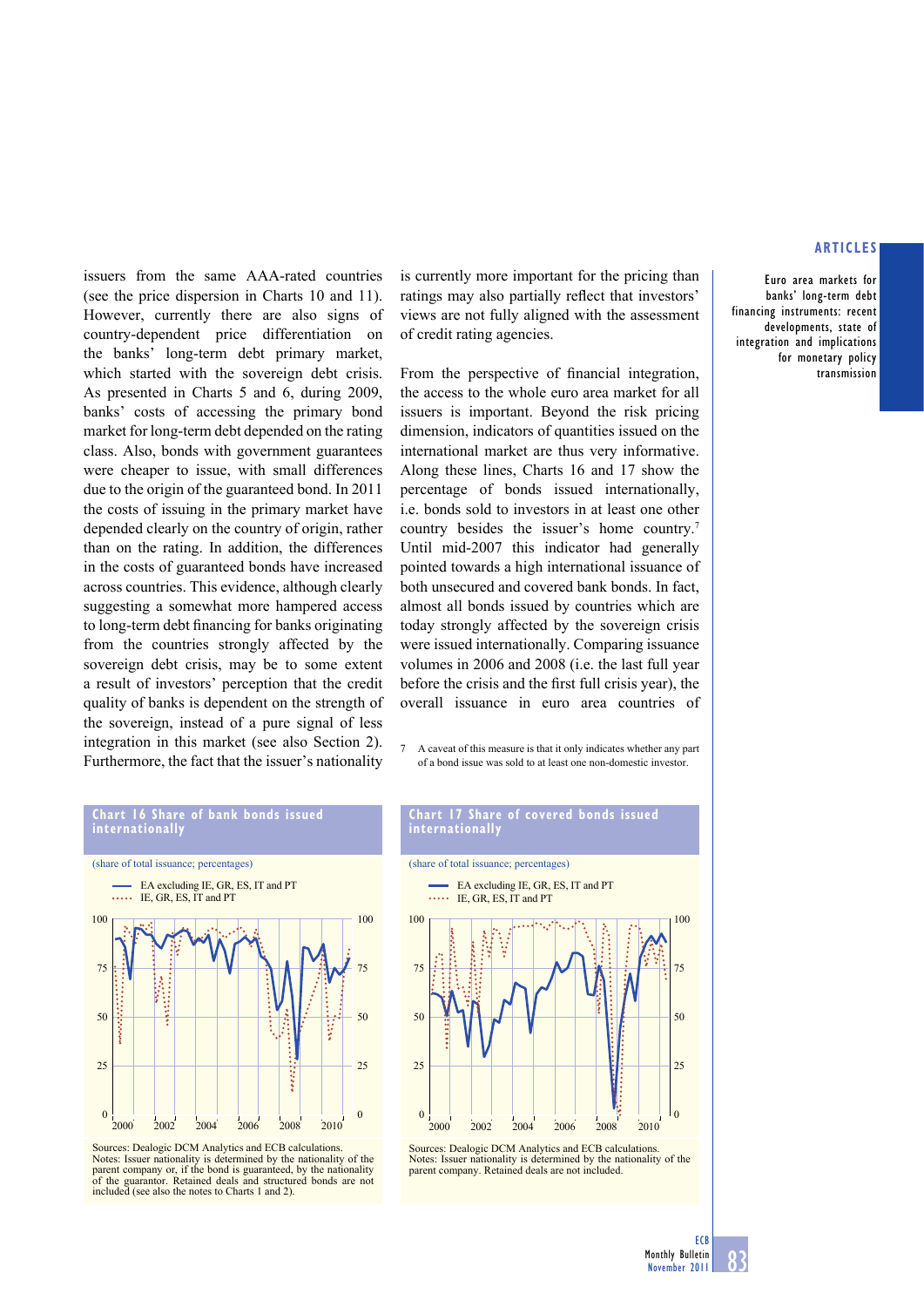international bank bonds declined by €156 billion (by €42 billion for covered bonds) and the issuance of domestic bonds increased by €72 billion (by €113 billion for covered bonds). This evidence suggests that banks actively sought to compensate for the deterioration in international funding markets by turning to domestic investors.

Since mid-2007, looking beyond a drop in the international (and overall) issuance after the bankruptcy of Lehman Brothers,<sup>8</sup> the share of internationally placed bonds has tended to be somewhat lower for unsecured bonds, but not for covered bonds. For the euro area countries less affected by the sovereign debt crisis, the share of international bank bond issuance normalised to a large degree as of the first quarter of 2009. This normalisation was at first driven by strong issuance of government-guaranteed bonds, which for these countries were mostly internationally placed.9 For the countries more affected by the sovereign debt crisis, the return to the international market was more gradual, as the effect of international government-guaranteed issuances was overshadowed by a very strong increase in domestically placed non-guaranteed bonds. In the last three quarters of 2010 this group of countries saw a new fall in the share of international issuances as the sovereign debt crisis intensified. In this period, as much as half of the amount of government-guaranteed bonds from these countries were domestic issuances, compared with less than 10% in the earlier part of the crisis.

With respect to the covered bond market, the share of international issuances improved as of the second quarter of 2009, sparked by the strongly increased primary market activity following the announcement and implementation of the ECB's CBPP. Overall, the international issuance in the covered bond markets of the countries least affected by the sovereign debt crisis actually seems to be higher than before the crisis, probably reflecting the increased investor awareness of and interest in this product today compared with before the crisis. In contrast, there seems to be some tendency for banks located in countries currently experiencing tense conditions in sovereign debt markets to rely more on domestic investors than was the case before the crisis.

Overall, large fluctuations in the rate of crossborder investor participation may amplify fluctuations in individual markets through their effects on demand. Furthermore, prolonged periods of low cross-border activity may lead to permanent non-credit-related price differentials as they may adversely affect liquidity conditions in market segments effectively cut off from the rest of the euro area. Based on the share of international issuances, it cannot be excluded that low levels of cross-border investor participation, especially in periods of acute tensions stemming either from the banking sector or from sovereign debt markets, may have added to the differences in long-term funding costs between euro area countries. However, there is no strong evidence that the crisis has led to a permanent segmentation in terms of primary market participation within the euro area.

In addition to the costs and availability of banks' access to the euro area long-term debt funding markets, cross-border holdings of banks' longterm debt are an important indicator of market integration. To review this aspect, Chart 18 shows the share of cross-border holdings in euro area MFIs' holdings of debt securities issued by euro area MFIs. The chart shows an increasing trend in euro area cross-border holdings between 2000 and 2007. During the crisis, the share of euro area cross-border holdings has declined somewhat, but has remained high compared with the beginning of the last decade.

Overall, summarising the evidence from indicators on pricing, issuance and holdings of banks' long-term debt securities, there

<sup>8</sup> Some of these drops reflect the fact that the subdued issuance activity in this period led to an almost complete stop in large international deals. For example, for Jumbo covered bonds, which are almost entirely international placements, there was practically no primary market activity in the last quarter of 2008 and only very limited activity in the first quarter of 2009.

<sup>9</sup> For countries less affected by the sovereign debt crisis, some cross-border participation may also be related to flight-to-quality effects.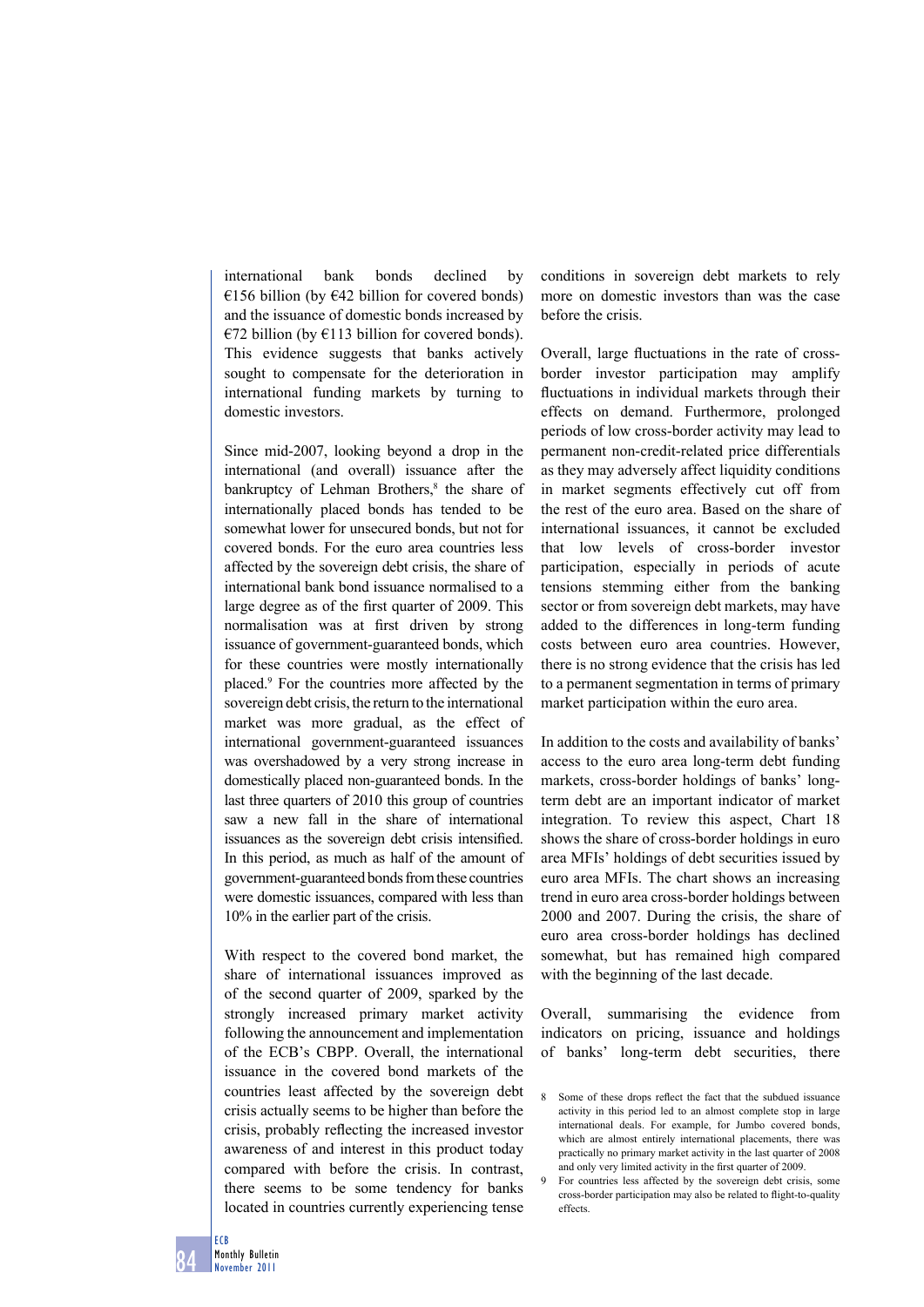**Chart 18 Share of cross-border holdings in euro area MFI holdings of euro area MFI bt securities** 





Source: ECB. Notes: Shares of euro area cross-border holdings are calculated as all euro area MFIs' (excluding the Eurosystem) holdings of debt securities issued by MFIs from all euro area countries excluding issuances from the home country, divided by the same holdings but including also issuances from the home country Only securities with over two years to maturity are included.

is evidence of some problems in accessing the market for issuers from some countries, especially in terms of pricing. However, financial integration does not imply an absence of spreads and overall there are no strong indications that the euro area market for banks' long-term debt is currently less integrated than during the years prior to the securities issuance boom.

# **4.2 IMPLICATIONS FOR MONETARY POLICY TRANSMISSION**

In contrast to the view that banks do not play an active role but serve as passive intermediaries through which central banks influence the broader economy, the ongoing crisis has highlighted the importance of soundly functioning financial intermediaries in supporting a smooth transmission of monetary policy. Thus, the so-called "credit view"<sup> $10$ </sup> assigning a special role to banks in monetary policy transmission processes may be the most promising avenue for explaining and understanding the experiences of the recent years.

A key component of the credit view is the existence of frictions in credit markets, e.g. stemming from imperfect information, driving a wedge between the costs of raising funds internally and externally. By affecting broad economic conditions and expectations of future growth and profitability, monetary policy may influence the costs of raising funds externally by more than the change in the expected path of future short-term interest rates. This channel may work through the premium paid by non-financial borrowers when raising either market- or bank-based funding. For example, the fact that the banks have private information from screening and monitoring borrowers influences the premium paid by the borrowers to the bank, compared with the costs of accessing market-based funding. Moreover, the transmission channel may also work through the premium which banks have to pay for marketbased funding.

By assigning an important role to banks in the transmission mechanism of monetary policy, it becomes important from a central bank perspective to monitor trends and conditions in bank funding markets, as these may in certain periods weaken or amplify the effect of monetary policy actions on the real economy. In order to get a more complete picture of both the current conditions and expected future conditions in banks' funding markets and the influences that these conditions may have on banks' supply of credit, central banks may also conduct surveys asking banks to quantify these effects. For example, the euro area bank lending survey (BLS) relates banks' ability to access market financing to the banks' credit standards.<sup>11</sup> Furthermore, during the crisis a number of ad hoc questions dealing specifically with the implications of the situation in financial markets have been included in the BLS.

### **ARTICLES**

Euro area markets for banks' long-term debt financing instruments: recent developments, state of integration and implications for monetary policy transmission

**ECB** 

<sup>10</sup> See Bernanke, B. S. and Gertler, M., "Inside the black box: the credit channel of monetary policy transmission", *Journal of Economic Perspectives*, Vol. 9, No 4, Fall 1995, pp. 27-48.

<sup>11</sup> For an empirical study making use of the information in the euro area BLS (and the US Senior Loan Officer Survey) to identify changes in loan demand and loan supply, see Ciccarelli, M., Maddaloni, A. and Peydró, J.-L., "Trusting the bankers – A new look at the credit channel of monetary policy", *Working Paper Series*, No 1228, ECB, July 2010.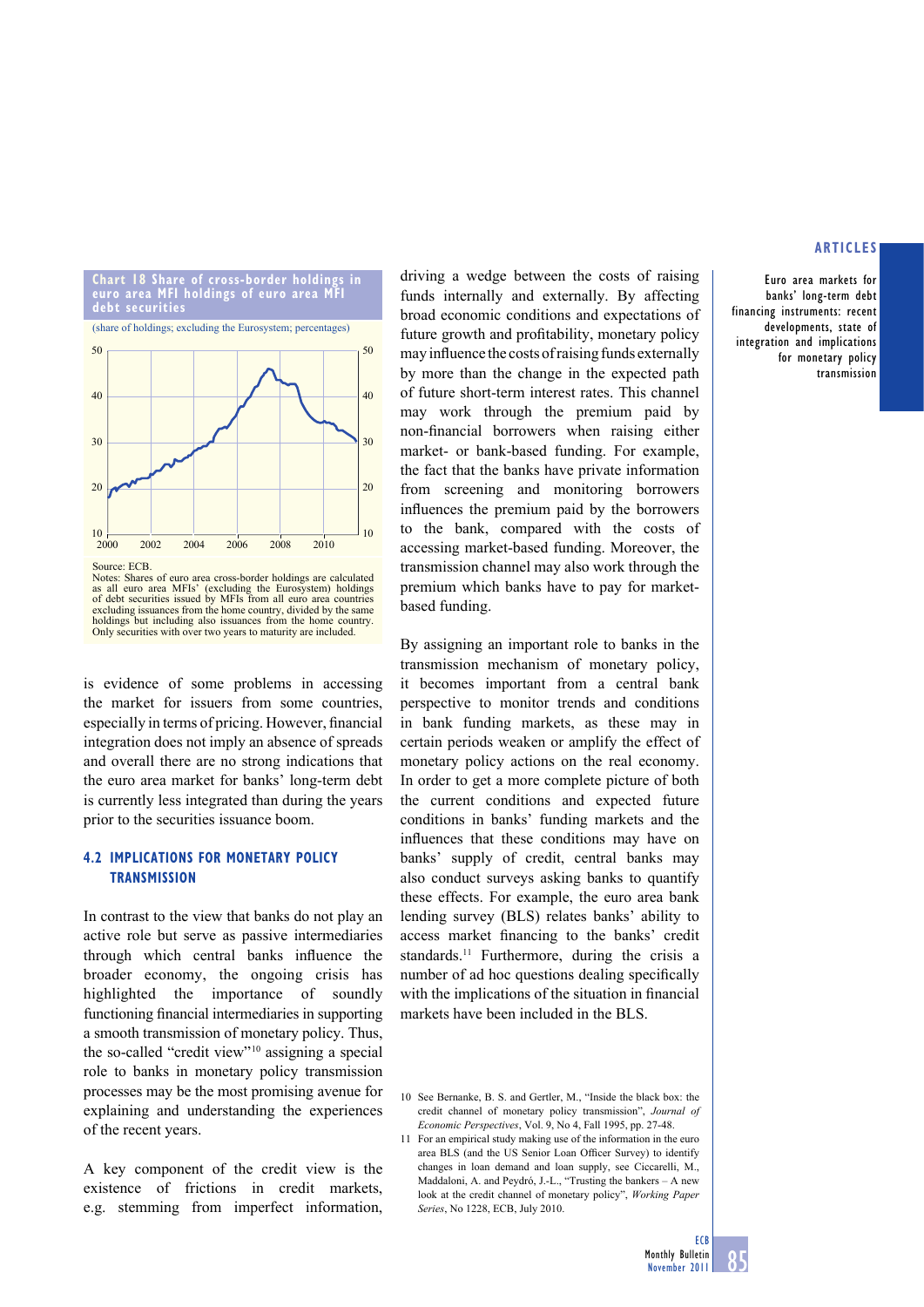As banks' funding markets may be hit by shocks other than monetary policy actions, such shocks may lead to changes in the flow of credit different than those resulting from the monetary policy stance. For example, during the recent crisis, although demand for loans was certainly weaker than usual, concerns about the supply of credit resulting from banks' high risk aversion, the malfunctioning of funding markets and the need to deleverage were widespread in many economies. While it is not warranted for a central bank to seek to counter every shock or inefficiency in any specific market, in extreme situations, the importance of market-based funding may mean that it is warranted for a central bank to resort to non-standard measures targeting specific market segments in order to ensure that the flow of credit is not hampered by the malfunctioning of these markets. For example, one of the objectives of the ECB's CBPP was to "encourage credit institutions to maintain and expand their lending to clients".12

Turning to the empirical evidence, the analysis in the previous sections shows that currently euro area markets for banks' long-term funding instruments are characterised by considerable heterogeneity among issuers and countries. As shown in the table below, the premium that investors charge banks from various countries is larger than two years ago, during the recovery phase after the Lehman crisis.13 The differentiation across countries has also

increased markedly. Correspondingly, there are signs of growing divergence in the lending rates charged by the MFIs situated in various euro area countries. Against this background, from a monetary policy perspective, it is highly important to monitor the trends and conditions in banks' long-term funding markets.

# **4.3 Implications for stability and bank regulation**

One key lesson from the crisis is the need to regulate banks so as to avoid excessive liquidity risks through a disproportionately high reliance on short-term funding. Still, long-term funding by banks may involve other risks to the economy. By locking in high funding costs for an extended period of time, there is a risk that banks will pass these costs on to borrowers for a significant period into the future.<sup>14</sup> Nevertheless, banks' recourse to long-term debt financing should reduce their exposure to short-term volatile market movements, especially in periods of

- 12 Decision of the European Central Bank of 2 July 2009 on the implementation of the covered bond purchase programme (ECB/2009/16).
- 13 For better comparability, the table presents the CDS premia, which are in most cases similar to the secondary market spreads of the corresponding bank bonds vis-à-vis swap rates.
- 14 For empirical evidence that banks relying on bond market financing pass shocks in the bond markets on to borrowers, see for example Hale, G. and Santos, J. A. C., "Do Banks Propagate Debt Market Shocks?", *Working Paper Series*, No 2010-08, Federal Reserve Bank of San Francisco, 2010.

| (interest rates in percentages per annum; new business; CDS premia in basis points) |                                     |                                     |                                         |                                           |
|-------------------------------------------------------------------------------------|-------------------------------------|-------------------------------------|-----------------------------------------|-------------------------------------------|
|                                                                                     | <b>CDS</b> premia<br>September 2009 | <b>CDS</b> premia<br>September 2011 | <b>Interest rates</b><br>September 2009 | <b>Interest rates</b><br><b>July 2011</b> |
| Germany                                                                             | 91                                  | 271                                 | 2.43                                    | 3.13                                      |
| France                                                                              | 81                                  | 284                                 | 1.84                                    | 2.94                                      |
| Italy                                                                               | 58                                  | 472                                 | 2.28                                    | 3.32                                      |
| Spain                                                                               | 152                                 | 823                                 | 2.66                                    | 3.68                                      |
| Portugal                                                                            | 87                                  | 1,066                               | 4.36                                    | 6.14                                      |
| Ireland                                                                             | 631                                 | 514                                 | 2.82                                    | 3.81                                      |
| Greece                                                                              | 144                                 | 2,246                               | 3.62                                    | 5.91                                      |
| Difference (max-min)                                                                | 573                                 | 1,975                               | 2.51                                    | 3.19                                      |

**CDS premia on banks and short-term MFI interest rates on loans to non-financial corporations in selected euro area countries**

Sources: Datastream, ECB and ECB calculations.

Notes: Short-term rates refer to the 'up to 1 year' maturity. For interest rates the latest available data are for July 2011, CDS premia of banks refer to the median premium of 5-day moving averages at the end of the fourth week of September. For Ireland data are only available for one bank.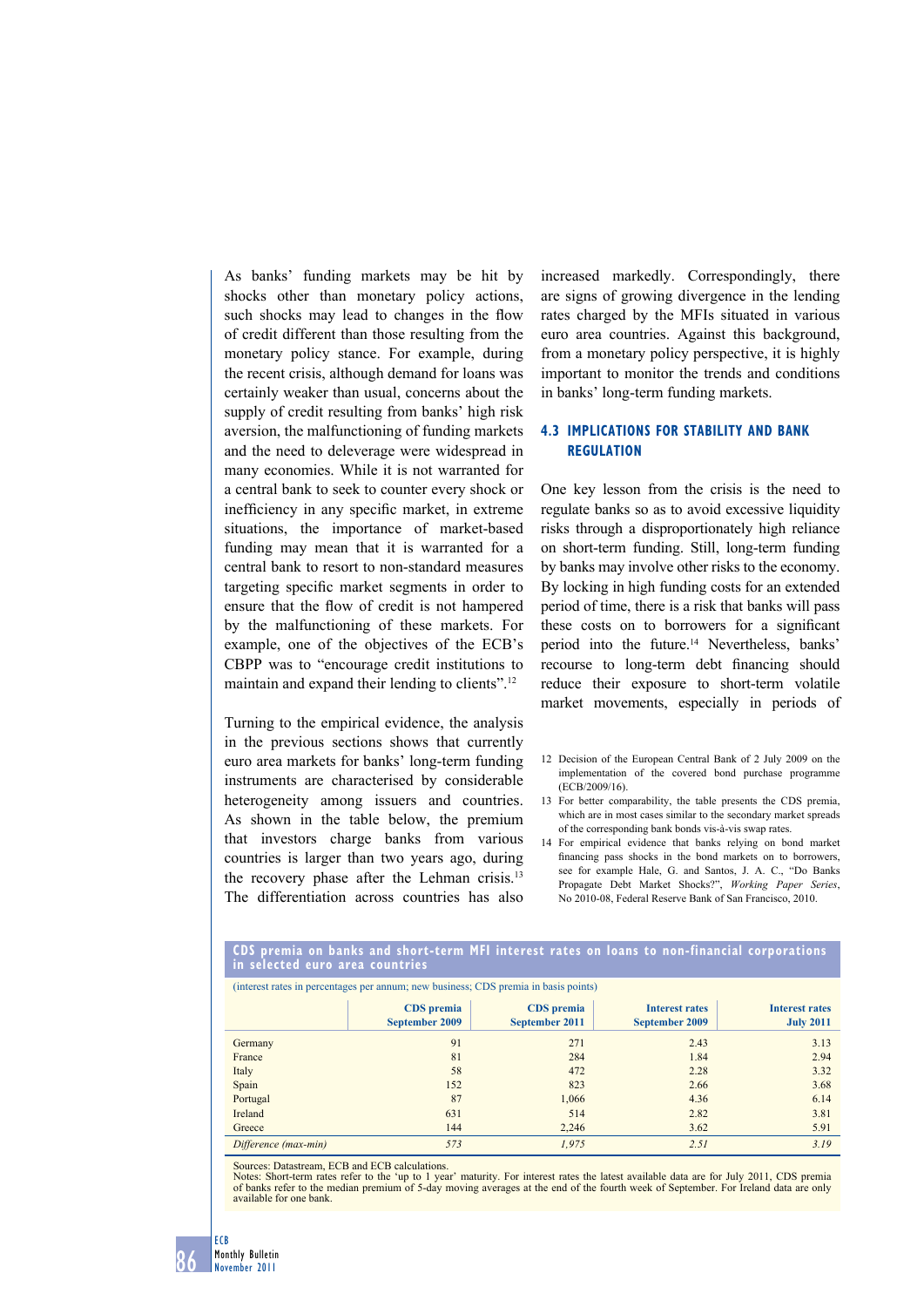frequently changing investor sentiment and risk appetite. Therefore, active use of the long-term debt funding markets by banks in euro area countries should be endorsed and the smooth functioning of these markets should be an important objective for regulators and supervisors (see Box 1 for an overview of recent regulatory developments and their implications for markets for banks' long-term debt financing instruments).

With respect to the current situation in these markets, especially comparing the costs across different euro area countries, the substantial level of dispersion in funding costs is to a

large extent related to the sovereign debt crisis. This highlights the importance of sovereigns bringing their fiscal situations onto a sustainable path, also from the perspective of reducing the divergence in banks' funding costs. Also, proper risk management practices in banks should weaken the link between sovereign and banking sector risk. As cost dispersion is also clearly visible within countries, suggesting that market participants are more aware of assessing and pricing the credit risk, banks should, where needed, raise their capital base, so as to decrease the financing premium required by investors in long-term bank debt.

# **ARTICLES**

Euro area markets for banks' long-term debt financing instruments: recent developments, state of integration and implications for monetary policy transmission

### **Box 1**

# **IMPLICATIONS OF REGULATORY DEVELOPMENTS FOR MARKETS FOR BANKS' LONG-TERM DEBT FINANCING INSTRUMENTS**

A significant amount of work has been done in the recent years, under the leadership of the G20, by the Financial Stability Board (FSB) and the Basel Committee on Banking Supervision (BCBS) regarding financial sector regulatory reform. Notably, Basel III constitutes the cornerstone of regulatory reform for the banking sector, strengthening the armoury of previous prudential requirements by tightening existing measures and introducing entirely new standards, such as liquidity requirements and a non-risk-based leverage ratio.

The introduction of these new standards is expected to lead to significant improvements in the resilience of the banking system. At the same time, the possible implications that the rules may have for both the supply and demand sides of various financial market segments need to be carefully studied and monitored.

This box analyses, in particular, the implications of the new liquidity standards for banks' longterm debt financing instruments. In contrast with bank solvency standards (which are laid down in the Basel II framework and transposed into European law), liquidity requirements have so far escaped international harmonisation, with national prudential rules on liquidity (where they exist) differing substantially from country to country. The new liquidity standards therefore constitute the first instance of international consensus on liquidity requirements.

In reaction to the inadequacy of banks' liquidity risk management practices exposed by the financial crisis, the BCBS proposed in December 2010 two new standards establishing minimum levels of liquidity: (a) in the short term, the liquidity coverage ratio (LCR) aims to ensure that banks hold sufficient high-quality liquid assets to withstand an acute stress scenario lasting one month; (b) in the longer term, the net stable funding ratio (NSFR) increases incentives for banks to fund themselves using more stable sources on a structural basis.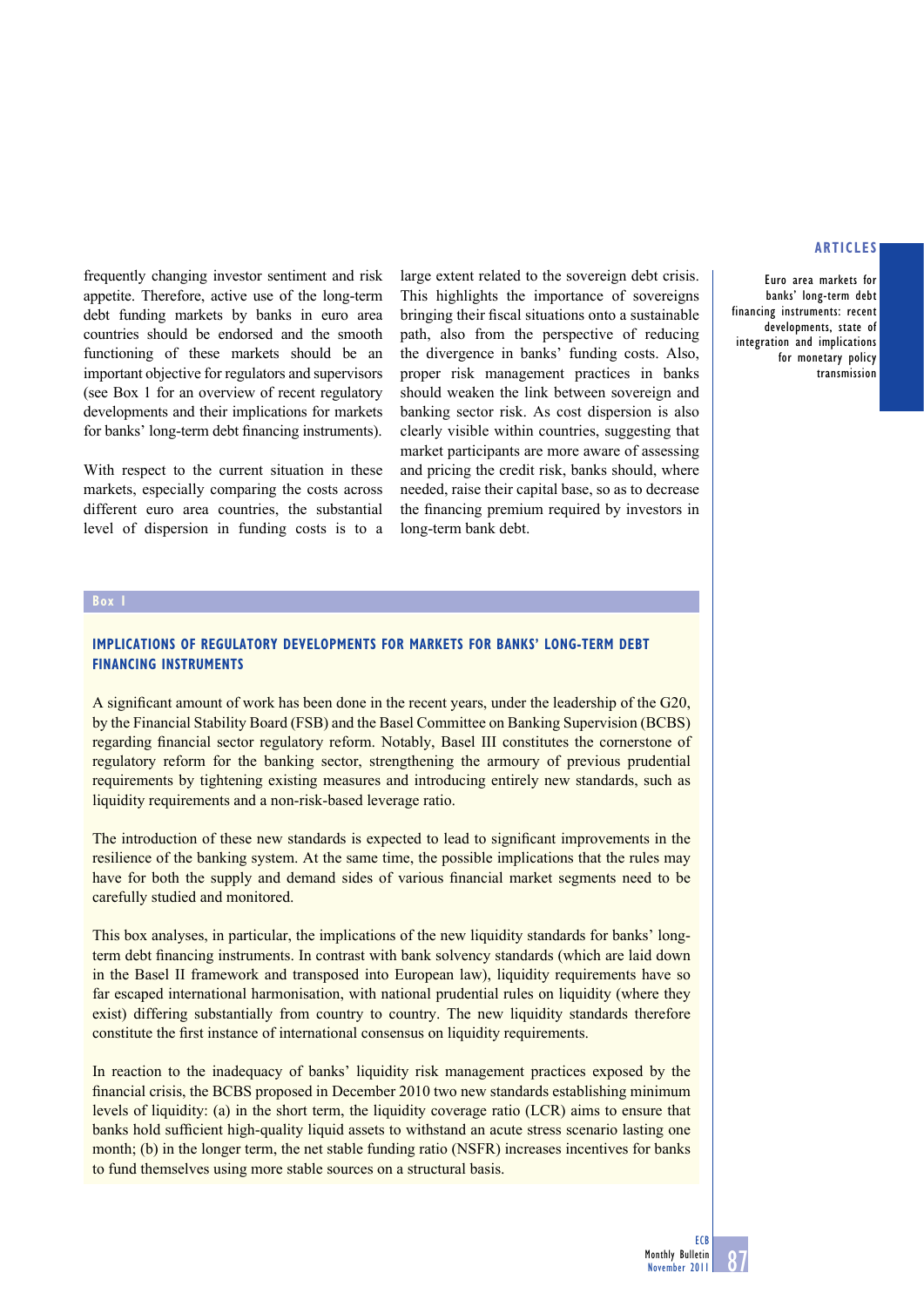The starting point for the analysis of the impact of the new liquidity risk regulation on capital markets is the "segmentation points" with respect to (i) the liquid asset definition and (ii) the definition of "long-term maturity" (30 days for the LCR and 1 year for the NSFR). These segmentation points (or thresholds) define which type of assets banks will have incentives/disincentives to invest in and which type of funding sources banks will have incentives/disincentives to employ. Overall, the liquidity requirements are likely to affect both sides of the banking system's balance sheets, as banks will be required both to hold more liquid assets, as well as to term out their debt structure by issuing longer-term debt. Although the exact way the banking system's balance sheets will adjust is not fully known at the current juncture, the following may be expected:

 – *First, higher required holdings of liquid assets under the LCR will need to be funded*: on the *assets side* of the balance sheet, banks would likely attempt to acquire more eligible liquid assets, such as highly rated (AA- or above) and liquid government bonds and also highly rated covered and non-financial corporate bonds. Assuming a constant size of the bank balance sheet, such acquisitions would have to be matched with a reduction in other, "non-liquid" assets, such as lower-rated sovereign and corporate bonds as well as non-marketable assets (e.g. loans). At a more structural level, it cannot be excluded that the overall activity of certain capital market segments will decline if banks have strong disincentives to acquire specific capital market instruments, such as lower-rated sovereign bonds, covered bonds and corporate bonds, bonds issued by financial institutions as well as shares and other equity.

Alternatively, on the *liabilities side*, banks could try to reduce the "net cash outflows" of the stressed 30-day period (the denominator of the LCR). This could be done in several ways, such as by lowering their reliance on short-term wholesale funding, cutting down liquidity commitments to off-balance-sheet vehicles, and relying more on "stable" deposit funding and longer-term issuance.

 – *Second, increased demand for longer-term liquidity funding instruments under the NSFR*: in addition to the positive spillover effect on the NSFR from LCR fulfilment, banks would need to undertake a number of steps to reach a satisfactory structural funding ratio. A plausible series of actions could be: first, to hold more equity relative to debt by increasing Tier 1 capital and reducing short-term wholesale funding. The plausibility of this scenario increases further in connection with the revised capital framework that requires banks to hold more Tier 1 capital (see below). Second, banks could lengthen the maturity of wholesale funding beyond one year by for example issuing more long-term bonds. Both the first and the second steps would increase the "available amount of stable funding" – the numerator of the NSFR ratio. Third, complementary to the LCR fulfilment, banks could replace lower-rated bonds with more highly rated, qualifying bonds in their investment portfolios. But also other types of assets, long-term private sector loans included, could be replaced/reduced in this process. The third step would reduce the amount of "required stable funding" – the denominator of the NSFR ratio.

All in all, markets involving short-term unsecured wholesale funding or "non-liquid" assets, such as other bank bonds and low-quality non-financial corporate bonds, are likely to be curtailed, while demand for longer-term funding markets and more liquid assets such as sovereign debt and high-quality covered bonds is likely to increase. At the same time,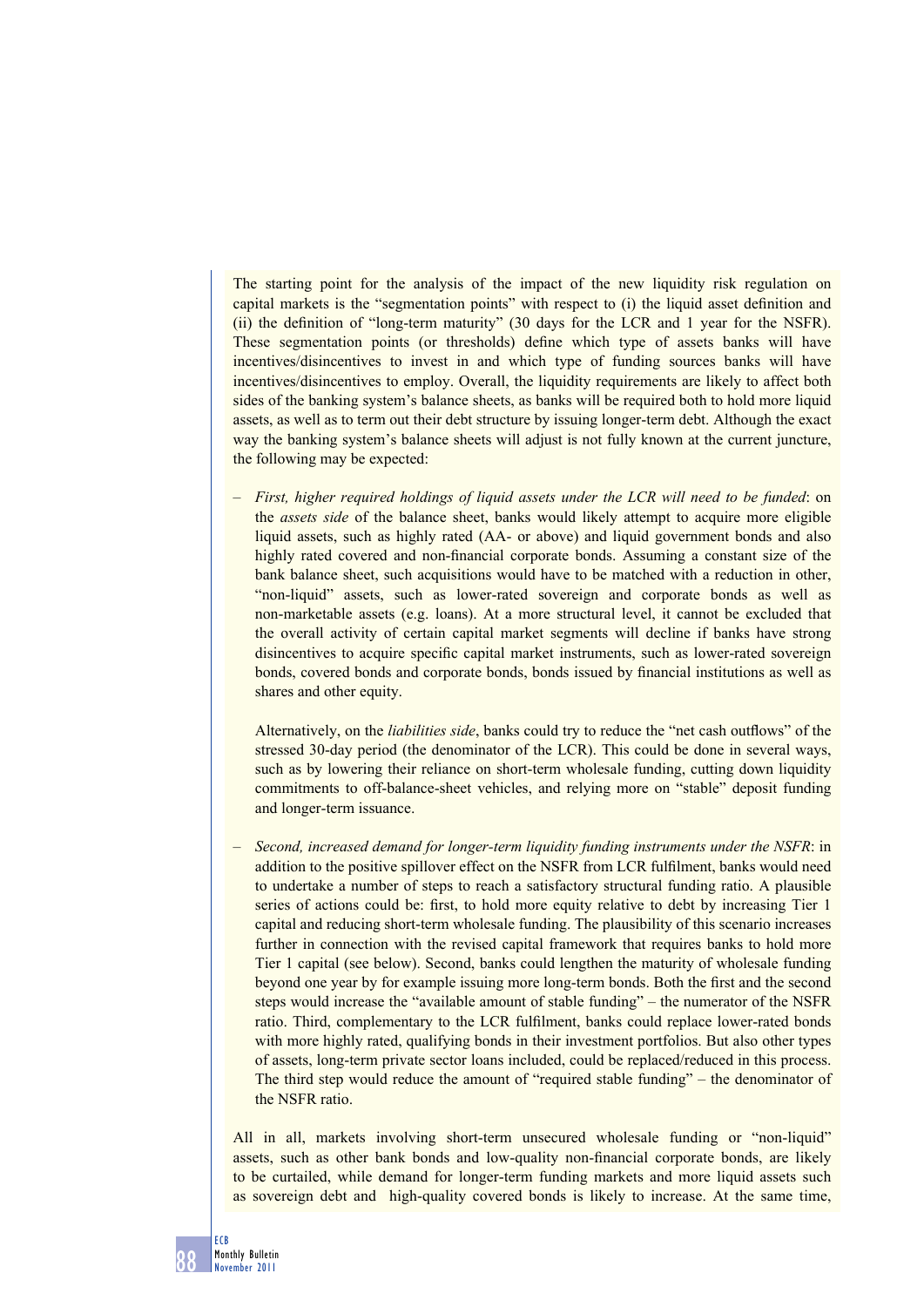### **ARTICLES**

Euro area markets for banks' long-term debt financing instruments: recent developments, state of integration and implications for monetary policy transmission

regulation-induced financial innovations may emerge, tailored to the time horizons stipulated in the liquidity regulation.

In addition to the new liquidity standards, other aspects of the regulatory reform may affect the banks' demand for and supply of certain types of debt instruments. On the one hand, higher capital requirements will provide a greater cushion against debt default and therefore (all other things equal) reduce the riskiness of bondholders' investments. On the other hand, to reduce the likelihood of disruptive and highly costly bank failures, regulators are evaluating whether  $b$ ail-in<sup>1</sup> forms of capital might be used to help recapitalise banks at times of stress. Such an approach could increase funding pressures for banks as investors are likely to demand an additional risk premium to invest in banks' debt financing instruments.

Some reforms are also under way affecting non-bank financial institutions, which are likely to impact the demand for banks' debt instruments. European insurance companies, for example, will find it more costly to hold both bonds and equity issued by banks under the new Solvency  $II^2$ proposals, scheduled for introduction at the beginning of 2013. In broad terms, Solvency II may result in a preference for sovereign debt and short-dated and higher-rated bank debt (especially covered bonds), relative to other corporates, and could reduce the ability of banks to issue unsecured debt.

The new liquidity requirements are also subject to a long observation period during which a careful assessment of unintended effects is to be carried out, and that may allow for further fine-tuning. In Europe, the European Commission has proposed (on 20 July 2011) a revision of the Capital Requirements Directive to implement Basel III into EU law. On the liquidity requirements, the Commission proposes the introduction of a liquidity coverage ratio – after an observation and review period – in 2015, in line with the Basel III requirements. As regards the net stable funding ratio, the Commission will use the longer Basel observation period (until 2018) to prepare a legislative proposal.

### **5 CONCLUSIONS**

This article reviews the current state of euro area markets for banks' long-term debt financing instruments and discusses implications for financial integration, monetary policy and regulation.

In the first part, the article shows that most of the segments of the long-term debt funding markets have recovered from the tensions experienced during the crisis. However, this recovery is still only partial with respect to some aspects. At the same time, the markets were again influenced by the sovereign debt crisis as well as by the overall increased awareness of investors with respect to the assessment and pricing of credit risk.

In the second part, the article concludes that, from the perspective of financial integration, although the market pricing is currently related to the banks' country of origin, there is no evidence that the crisis has led to a permanent segmentation in terms of primary market participation within the euro area. From the monetary policy perspective, the divergence

<sup>1 &</sup>quot;Bail-in" is the concept that bank debt holders would risk having certain tranches restructured (i.e. subject to write-down or conversion to equity) if a set of trigger conditions were met. Regulators are still debating how effective bail-in debt would be and how it would be structured.

<sup>2</sup> Solvency II originated from the European Commission and not from the International Association of Insurance Supervisors, the insurance equivalent of the BCBS. The influence of Solvency II outside the European Union, relative to Basel III, is therefore less certain.